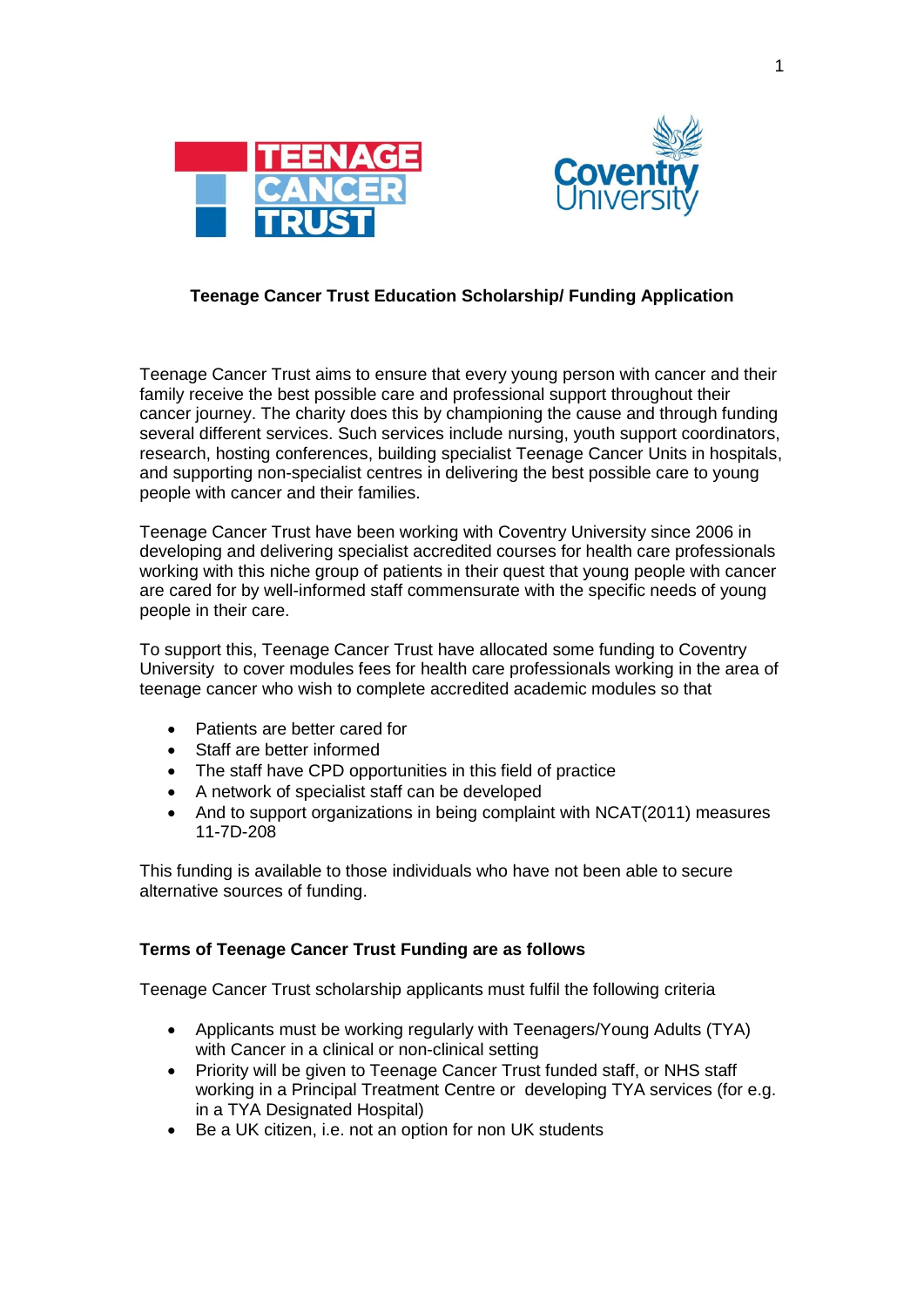- Be prepared to engage with all planned module activities. (Attendance/engagement with on-line activity or classroom based activity as appropriate is monitored and will be fed back to the Teenage Cancer Trust.)
- Have written support from their employer/line manager to enable completion of the module by signature as indicated on the Teenage Cancer Trust Education Funding Application form.
- Any recordable scholarly outputs such as journal articles, posters presentations etc. developed as a consequence of this study must acknowledge input of Teenage Cancer Trust, the University (and staff if coauthored) and where appropriate the Stephen Sutton Scholarship award.

#### **Limitations/Restrictions**

- Stephen Sutton scholarship applicants are expected to complete all 3 modules as part of the Post Graduate certificate unless accreditation for prior learning is acceptable for one module.
- Applicants whose posts are funded by other charities will have to negotiate joint funding and may only be offered the cost of one module from Teenage Cancer Trust.
- Teenage Cancer Trust reserves the right to request reimbursement from a student who withdraws from a funded module/course following consideration of the circumstances for withdrawal.
- Applicants may be subject to a telephone interview to determine suitability.

Selection of applicants will be decided jointly by a representative of Teenage Cancer Trust and Coventry University and as such application information will be shared for this purpose only. Coventry University are obliged to provide reports on student funding to Teenage Cancer Trust which will include when a student wishes to withdraw from a funded module/ programme.

#### **Public Interest/Communication/Media-**

Successful applicants may be invited through the charity or the university to participate in media coverage. This would be done in participation and in agreement with the student who would be contacted by one of the members of the Coventry University team. Any press release would be agreed with the charity, Coventry University and the Scholar. We may also ask you to participate in communication about our course

### **To apply for Teenage Cancer Trust Education funding:**

Applicants must complete a Coventry University CPD/Post Qualifying Application Form **AND** an application for Teenage Cancer Trust Education Funding form.

The closing date for funding applications for modules (online or classroom based) commencing in the Autumn Term (End Sept start) is July  $1<sup>st</sup>$ . The closing date for Modules offered in the Spring Term (End Jan start) is November 1st and those commencing in the Summer term (end April start) have a 1st March deadline.

The Teenage Cancer Trust Education Funding form requires a signature from managers that indicate support for applicants to complete modules.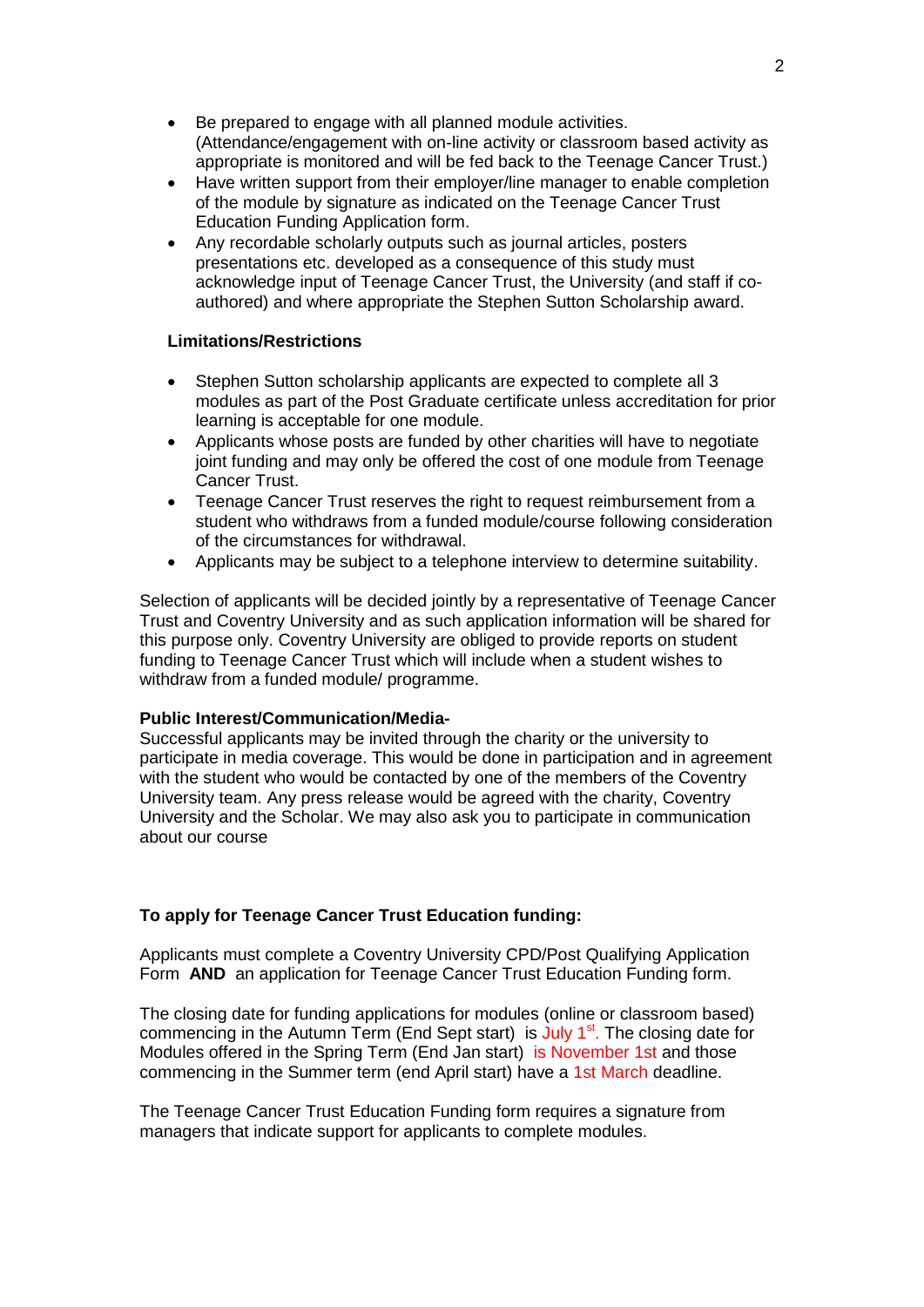Both the Teenage Cancer Trust Education Funding form and the CPD/Post Qualifying application form must be returned by email, or post to the:

Health and Social Care Unit Faculty of Health and Life Sciences Richard Crossman Building Coventry University Priory St **Coventry** CV1 5FB

**P** 024 77655958/5388 **E- [cpdadmissions.hls@coventry.ac.uk](mailto:cpdadmissions.hls@coventry.ac.uk)**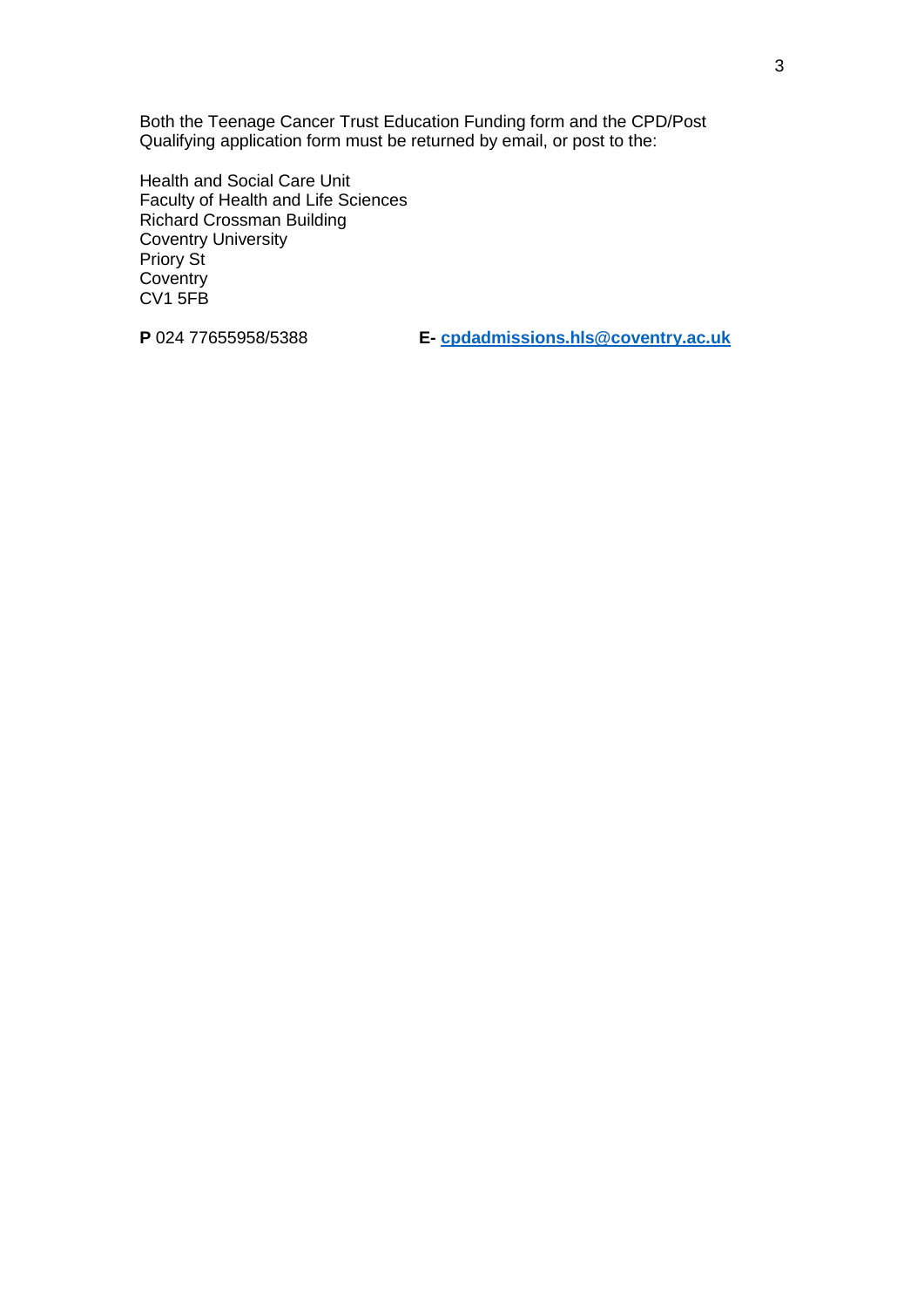



# **Teenage Cancer Trust Education Funding Application Form**

Do not complete this form if you have alternative funding arranged

**Name**

**Job Title**

**Who funds your post?** E.g. Teenage Cancer Trust, Clic Sargent, Macmillan, NHS

#### **Place of work**

Do you work in either of the following? Please tick the box

Principal Treatment Centre State where...................................................

TYA Designated Hospital State where...........................................................

Working towards designated status State where...........................................

Other .  $\square$ please identify type of area you work in e.g., adult haematology, and where this is

**Modules(s) you are seeking funding for**- please list

1) List the Module Code(s).............................................. Online module  $\Box$  or Classroom  $\Box$ 

or

2) Stephen Sutton Scholarship for the Post Graduate Certificate in Teenage/Young Adult Cancer Care. Online comprising 3 modules.  $\square$